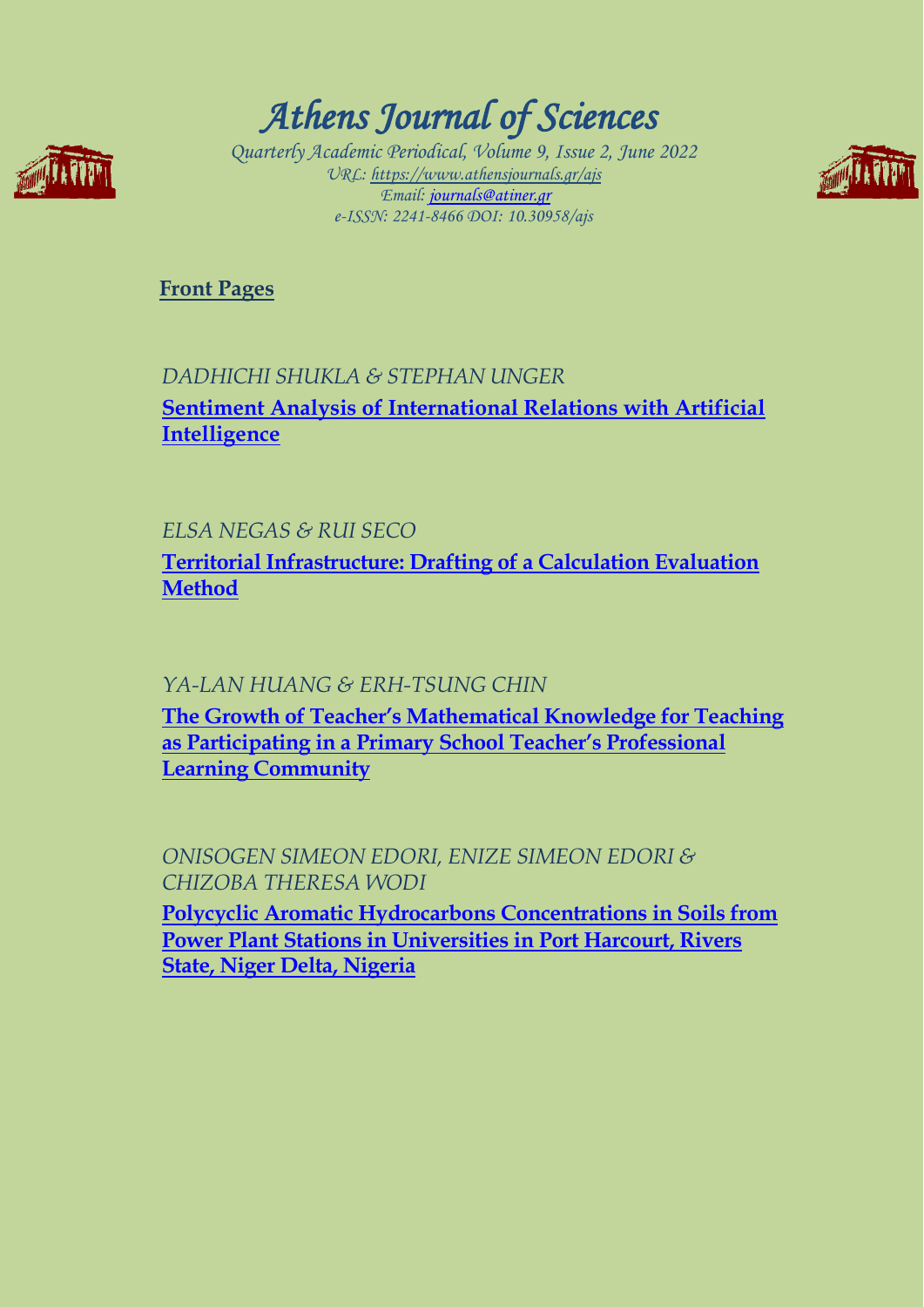# Athens Journal of Sciences

*Published by the Athens Institute for Education and Research (ATINER)*

### **Editors**

- Dr. Christopher Janetopoulos, Head, [Biology Unit,](http://www.atiner.gr/BIOLOGY-UNIT.htm) ATINER & Associate Professor, University of the Sciences, USA.(Biology)
- Dr. Ethel Petrou, Academic Member, ATINER & Professor and Chair, Department of Physics, Erie Community College-South, State University of New York, USA.
- Dr. Ellene Tratras Contis, Head, [Chemistry Unit,](http://www.atiner.gr/CHEMISTRY-UNIT.htm) ATINER & Professor of Chemistry, Eastern Michigan University, USA.(Chemistry)

### Editorial & Reviewers' Board

<https://www.athensjournals.gr/ajs/eb>

### Administration of the Journal

- 1. Vice President of Publications: Dr Zoe Boutsioli
- 2. General Managing Editor of all ATINER's Publications: Ms. Afrodete Papanikou
- 3. ICT Managing Editor of all ATINER's Publications: Mr. Kostas Spyropoulos
- 4. Managing Editor of this Journal: Ms. Olga Gkounta

### **\*\*\*\*\*\*\*\*\*\*\*\*\*\*\*\*\*\*\*\*\*\*\*\*\*\*\*\*\*\*\*\*\*\*\*\*\*\*\*\*\*\*\*\*\*\*\*\*\*\*\*\*\*\*\*\*\*\*\*\*\*\*\*\*\*\*\*\*\*\*\*\*\*\*\*\*\*\*\***

**\*\*\*\***

*ATINER is an Athens-based World Association of Academics and Researchers based in Athens. ATINER is an independent and non-profit Association with a Mission to become a forum where Academics and Researchers from all over the world can meet in Athens, exchange ideas on their research and discuss future developments in their disciplines, as well as engage with professionals from other fields. Athens was chosen because of its long history of academic gatherings, which go back thousands of years to Plato's Academy and Aristotle's Lyceum. Both these historic places are within walking distance from ATINER's downtown offices. Since antiquity, Athens was an open city. In the words of Pericles, Athens"…is open to the world, we never expel a foreigner from learning or seeing". ("Pericles' Funeral Oration", in Thucydides, The History of the Peloponnesian War). It is ATINER's mission to revive the glory of Ancient Athens by inviting the World Academic Community to the city, to learn from each other in an environment of freedom and respect for other people's opinions and beliefs. After all, the free expression of one's opinion formed the basis for the development of democracy, and Athens was its cradle. As it turned out, the Golden Age of Athens was in fact, the Golden Age of the Western Civilization. Education and (Re)searching for the 'truth' are the pillars of any free (democratic) society. This is the reason why Education and Research are the two core words in ATINER's name.*

\*\*\*\*\*\*\*\*\*\*\*\*\*\*\*\*\*\*\*\*\*\*\*\*\*\*\*\*\*\*\*\*\*\*\*\*\*\*\*\*\*\*\*\*\*\*\*\*\*\*\*\*\*\*\*\*\*\*\*\*\*\*\*\*\*\*\*\*\*\*\*\*\*\*\*\*\*\*\*\*\*\*\*\*\*\*\*\*\*\*\*\*\*\*\*

Education and Research (ATINER). All papers are subject to ATINER's <u>Publication</u> The *Athens Journal of Sciences (AJS)* is an Open Access quarterly double-blind peer reviewed journal and considers papers from all areas of Natural & Formal Sciences, including papers on agriculture, computer science, environmental science, materials science, transportation science, chemistry, physics, mathematics and statistics, biology, geography, and earth science (geology, oceanography, astronomy, meteorology). Many of the papers published in this journal have been presented at the various conferences sponsored by the [Natural & Formal Sciences Division](http://www.atiner.gr/SRD.htm) of the Athens Institute for [Ethical Policy and Statement.](https://www.athensjournals.gr/ethics.pdf)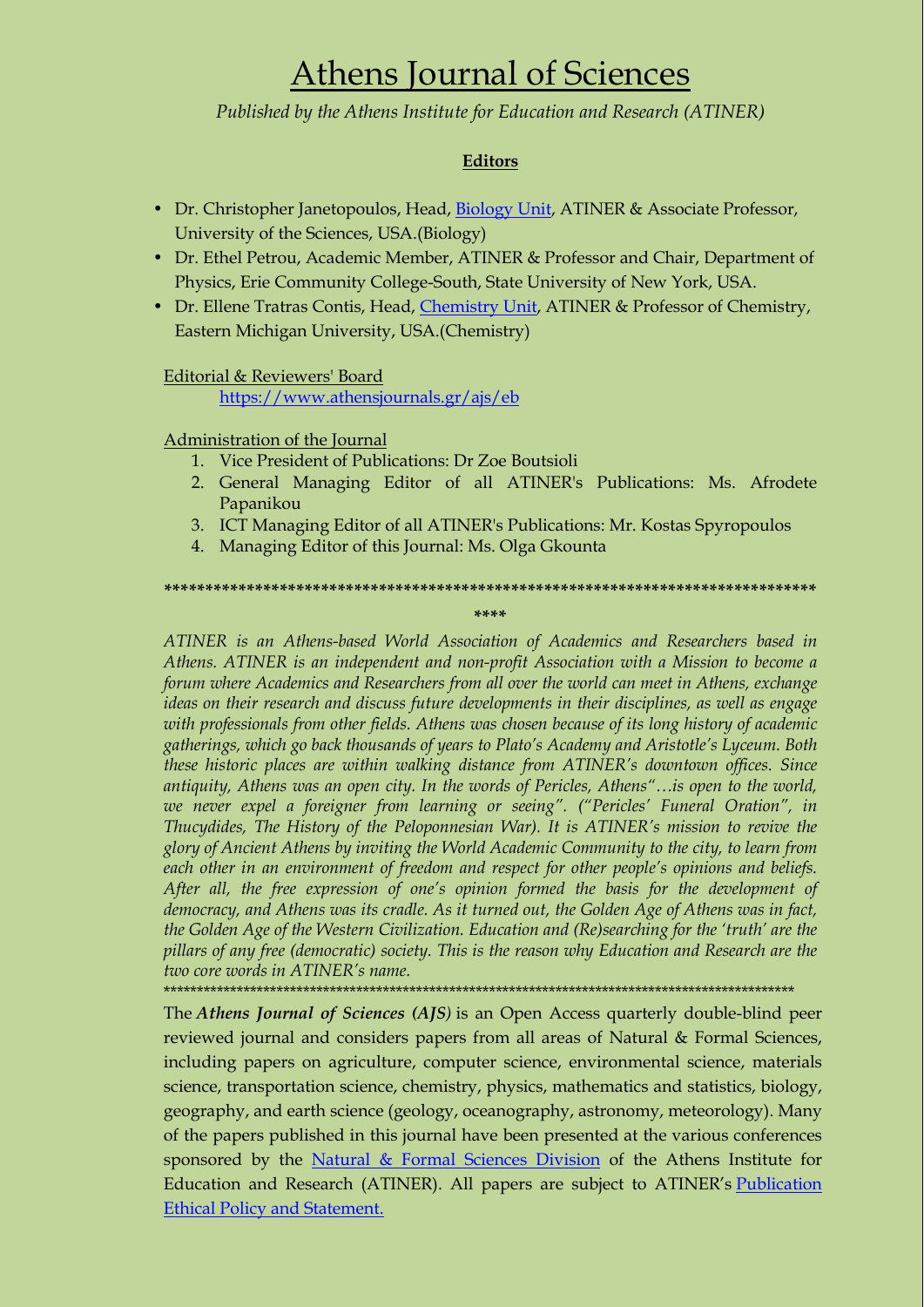# The Athens Journal of Sciences ISSN NUMBER: 2241-8466- DOI: 10.30958/ajs Volume 9, Issue 2, June 2022 Download the entire issue [\(PDF\)](https://www.athensjournals.gr/sciences/2022-02SCI.pdf)

| <b>Front Pages</b>                                             | <i>i</i> -viii |
|----------------------------------------------------------------|----------------|
| <b>Sentiment Analysis of International Relations with</b>      | 91             |
| <b>Artificial Intelligence</b>                                 |                |
| Dadhichi Shukla & Stephan Unger                                |                |
| <b>Territorial Infrastructure: Drafting of a Calculation</b>   | 107            |
| <b>Evaluation Method</b>                                       |                |
| Elsa Negas & Rui Seco                                          |                |
| The Growth of Teacher's Mathematical Knowledge for             | 127            |
| <b>Teaching as Participating in a Primary School Teacher's</b> |                |
| <b>Professional Learning Community</b>                         |                |
| Ya-Lan Huang & Erh-Tsung Chin                                  |                |
| <b>Polycyclic Aromatic Hydrocarbons Concentrations in</b>      | 145            |
| <b>Soils from Power Plant Stations in Universities in Port</b> |                |
| Harcourt, Rivers State, Niger Delta, Nigeria                   |                |
| Onisogen Simeon Edori, Enize Simeon Edori &                    |                |

*Chizoba Theresa Wodi*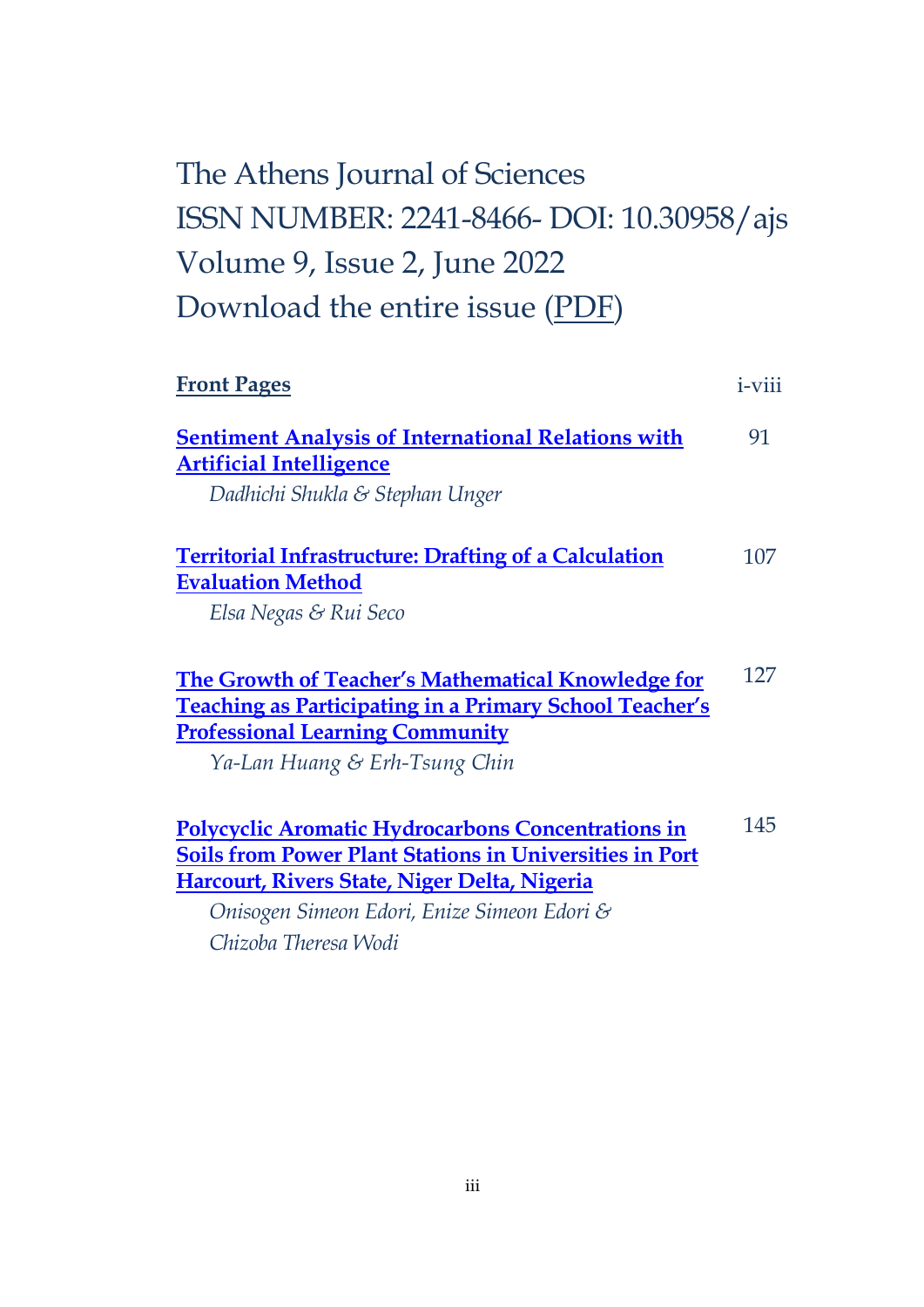### **Athens Journal of Sciences Editorial and Reviewers' Board**

#### **Editors**

- **Dr. Christopher Janetopoulos**, Head, [Biology Unit,](http://www.atiner.gr/BIOLOGY-UNIT.htm) ATINER & Associate Professor, University of the Sciences, USA.(Biology)
- **Dr. Ethel Petrou**, Academic Member, ATINER & Professor and Chair, Department of Physics, Erie Community College-South, State University of New York, USA.
- **Dr. Ellene Tratras Contis**, Head, [Chemistry Unit,](http://www.atiner.gr/CHEMISTRY-UNIT.htm) ATINER & Professor of Chemistry, Eastern Michigan University, USA.(Chemistry)

#### **Editorial Board**

- Dr. Colin Scanes, Academic Member, ATINER & Emeritus Professor, University of Wisconsin Milwaukee, USA.
- Dr. Dimitris Argyropoulos, Professor, North Carolina State University, USA.
- Dr. Cecil Stushnoff, Emeritus Professor, Colorado State University, USA.
- Dr. Hikmat Said Hasan Hilal, Academic Member, ATINER & Professor, Department of Chemistry, An-Najah N. University, Palestine.
- Dr. Jean Paris, Professor, Polytechnique Montreal, Canada.
- Dr. Shiro Kobayashi, Academic Member, ATINER & Distinguished Professor, Kyoto Institute of Technology, Kyoto University, Japan.
- Dr. Jose R. Peralta-Videa, Academic Member, ATINER & Research Specialist and Adjunct Professor, Department of Chemistry, The University of Texas at El Paso, USA.
- Dr. Jean-Pierre Bazureau, Academic Member, ATINER & Professor, Institute of Chemical Sciences of Rennes ICSR, University of Rennes 1, France.
- Dr. Mohammed Salah Aida, Professor, Taibah University, Saudi Arabia.
- Dr. Zagabathuni Venkata Panchakshari Murthy, Academic Member, ATINER & Professor/Head, Department of Chemical Engineering, Sardar Vallabhbhai National Institute of Technology, India.
- Dr. Alexander A. Kamnev, Professor, Institute of Biochemistry and Physiology of Plants and Microorganisms, Russian Academy of Sciences, Russia.
- Dr. Carlos Nunez, Professor, Physics Department, University of Wales Swansea, UK.
- Dr. Anastasios Koulaouzidis, Academic Member, ATINER & Associate Specialist and Honorary Clinical Fellow of the UoE, The Royal Infirmary of Edinburgh, The University of Edinburgh, UK.
- Dr. Francisco Lopez-Munoz, Professor, Camilo Jose Cela University, Spain.
- Dr. Panagiotis Petratos, Professor, California State University-Stanislaus, USA.
- Dr. Yiannis Papadopoulos, Professor of Computer Science, Leader of Dependable Systems Research Group, University of Hull, UK.
- Dr. Joseph M. Shostell, Professor and Department Head, Math, Sciences & Technology Department, University of Minnesota Crookston, USA.
- Dr. Ibrahim A. Hassan, Professor of Environmental Biology, Faculty of Science, Alexandria University, Egypt & Centre of Excellence in Environmental Studies, King Abdulaziz University, Saudi Arabia.
- Dr. Laurence G. Rahme, Associate Professor, Department of Surgery, Microbiology and Immunobiology, Harvard Medical School, Boston, Massachusetts & Director of Molecular Surgical Laboratory, Burns Unit, Department of Surgery, Massachusetts General Hospital, USA.
- Dr. Stefano Falcinelli, Academic Member, ATINER & Associate Professor, Department of Civil and Environmental Engineering, University of Perugia, Italy.
- Dr. Mitra Esfandiarei, Academic Member, ATINER & Assistant Professor, Midwestern University, USA.
- Dr. Athina Meli, Academic Member, Academic Member, ATINER, Visiting Scientist and Research Scholar, University of Gent & University of Liege, Belgium and Ronin Institute Montclair, USA.
	- **Vice President of Publications:** Dr Zoe Boutsioli
	- **General Managing Editor of all ATINER's Publications:** Ms. Afrodete Papanikou
	- **ICT Managing Editor of all ATINER's Publications:** Mr. Kostas Spyropoulos
	- **Managing Editor of this Journal:** Ms. Olga Gkounta [\(bio\)](https://www.athensjournals.gr/og-cv)

**Reviewers' Board** [Click Here](http://www.athensjournals.gr/ajsrb)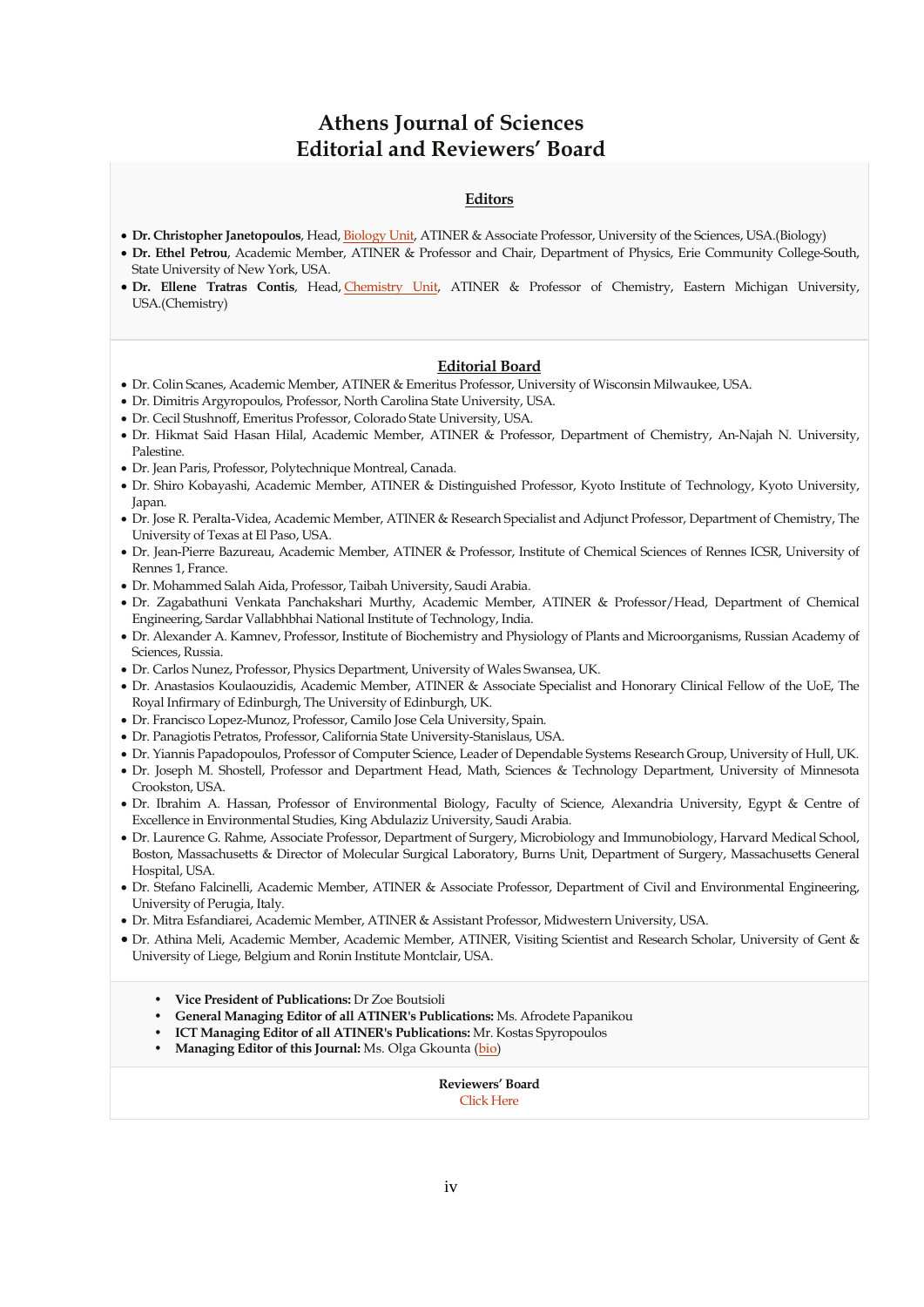# President's Message

All ATINER's publications including its e-journals are open access without any costs (submission, processing, publishing, open access paid by authors, open access paid by readers etc.) and is independent of presentations at any of the many small events (conferences, symposiums, forums, colloquiums, courses, roundtable discussions) organized by ATINER throughout the year and entail significant costs of participating. The intellectual property rights of the submitting papers remain with the author. Before you submit, please make sure your paper meets the **basic academic standards**, which includes proper English. Some articles will be selected from the numerous papers that have been presented at the various annual international academic conferences organized by the different divisions and units of the Athens Institute for Education and Research. The plethora of papers presented every year will enable the editorial board of each journal to select the best, and in so doing produce a top-quality academic journal. In addition to papers presented, ATINER will encourage the independent submission of papers to be evaluated for publication.

The current issue is the second of the ninth volume of the *Athens Journal of Sciences (AJS),* published by [Natural & Formal Sciences](http://www.atiner.gr/SRD.htm)  [Division](http://www.atiner.gr/SRD.htm) of ATINER.

Gregory T. Papanikos, President, ATINER.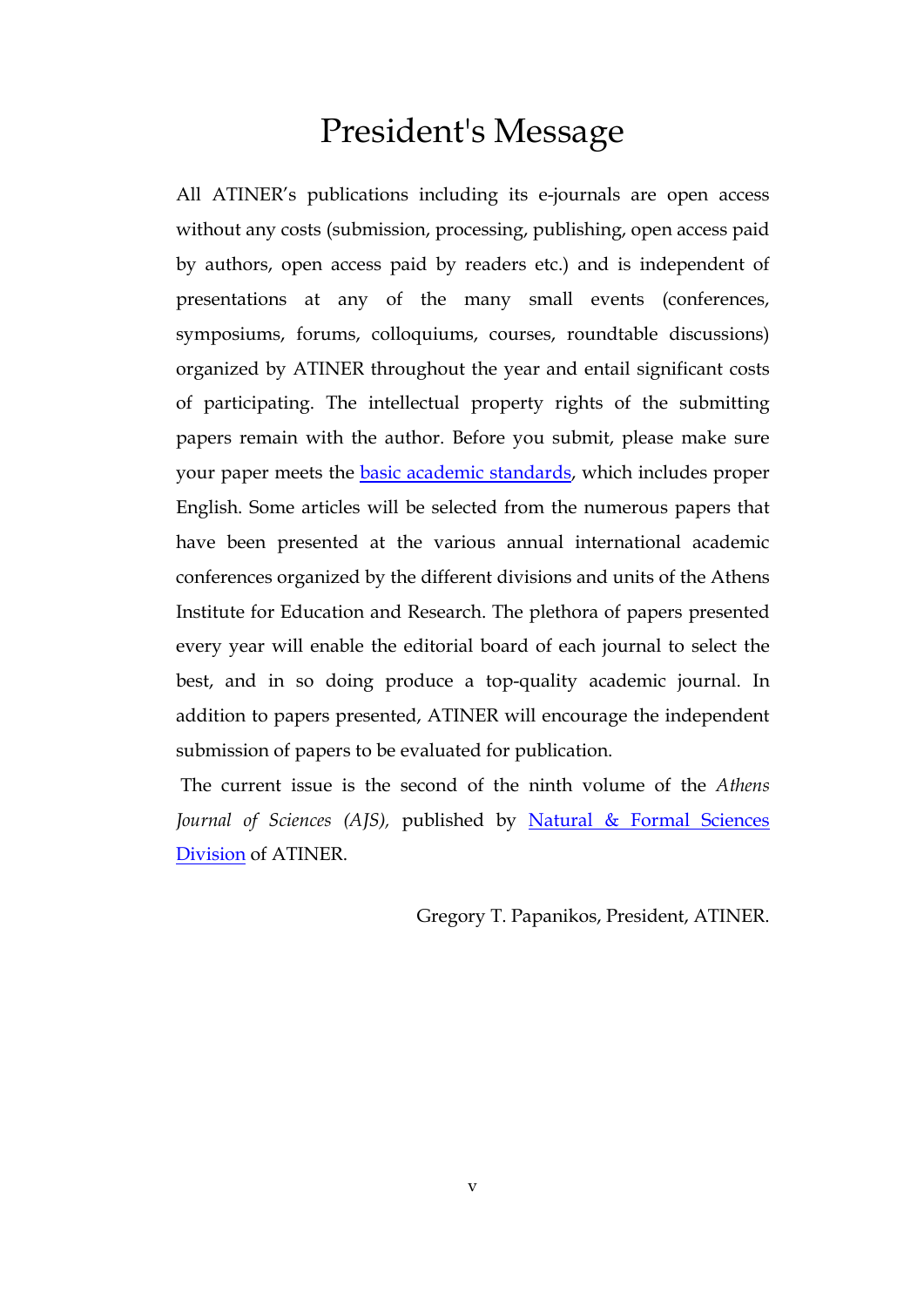

## **Athens Institute for Education and Research** *A World Association of Academics and Researchers*

### **10th Annual International Conference on Chemistry 18-21 July 2022, Athens, Greece**

The [Chemistry Unit](http://www.atiner.gr/CHEMISTRY-UNIT) of ATINER, will hold its **10th Annual International Conference on Chemistry, 18-21 July 2022, Athens, Greece** sponsored by the [Athens Journal of Sciences.](http://www.athensjournals.gr/ajs) The aim of the conference is to bring together academics and researchers of all areas of chemistry and other related disciplines. You may participate as stream organizer, presenter of one paper, chair a session or observer. Please submit a proposal using the form available [\(https://www.atiner.gr/2022/FORM-CHE.doc\)](https://www.atiner.gr/2022/FORM-CHE.doc).

### **Academic Members Responsible for the Conference**

• **Dr. Ellene Tratras Contis**, Head, [Chemistry Unit,](http://www.atiner.gr/CHEMISTRY-UNIT.htm) ATINER & Professor of Chemistry, Eastern Michigan University, USA.

### **Important Dates**

- Abstract Submission: **6 June 2022**
- Acceptance of Abstract: 4 Weeks after Submission
- Submission of Paper: **20 June 2022**

### **Social and Educational Program**

The Social Program Emphasizes the Educational Aspect of the Academic Meetings of Atiner.

- Greek Night Entertainment (This is the official dinner of the conference)
- Athens Sightseeing: Old and New-An Educational Urban Walk
- Social Dinner
- Mycenae Visit
- Exploration of the Aegean Islands
- Delphi Visit
- Ancient Corinth and Cape Sounion

### **Conference Fees**

Conference fees vary from 400€ to 2000€ Details can be found at: <https://www.atiner.gr/fees>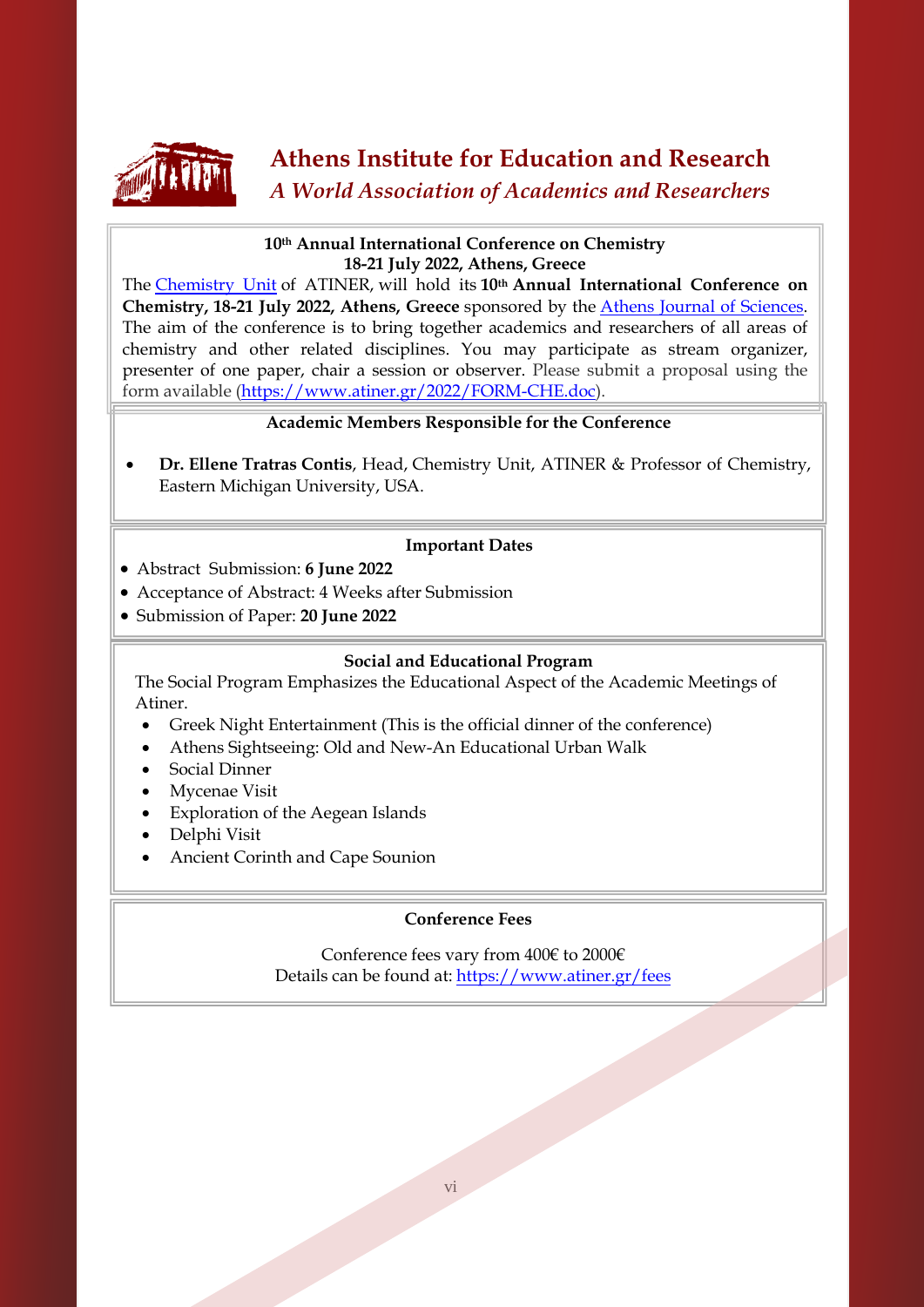

### **10th Annual International Conference on Physics 18-21 July 2022, Athens, Greece**

The [Physics Unit](http://www.atiner.gr/PHYSICS-UNIT) of ATINER, will hold its **10th Annual International Conference on Physics, 18-21 July 2022, Athens, Greece** sponsored by the [Athens Journal of](http://www.athensjournals.gr/ajs)  [Sciences.](http://www.athensjournals.gr/ajs) The aim of the conference is to bring together academics and researchers of all areas of physics and other related disciplines. Please submit a proposal using the form available [\(https://www.atiner.gr/2022/FORM-](https://www.atiner.gr/2022/FORM-PHY.doc)[PHY.doc\)](https://www.atiner.gr/2022/FORM-PHY.doc).

### **Important Dates**

- Abstract Submission: **6 June 2022**
- Acceptance of Abstract: 4 Weeks after Submission
- Submission of Paper: **20 June 2022**

### **Academic Member Responsible for the Conference**

- **Dr. Ethel Petrou**, Academic Member, ATINER & Professor and Chair, Department of Physics, Erie Community College-South, State University of New York, USA.
- **Dr. Bala Maheswaran**, Head, [Electrical Engineering Unit,](https://www.atiner.gr/ELECTRICAL-UNIT) ATINER & Professor, Northeastern University, USA.

### **Social and Educational Program**

The Social Program Emphasizes the Educational Aspect of the Academic Meetings of Atiner.

- Greek Night Entertainment (This is the official dinner of the conference)
- Athens Sightseeing: Old and New-An Educational Urban Walk
- Social Dinner
- Mycenae Visit
- Exploration of the Aegean Islands
- Delphi Visit
- Ancient Corinth and Cape Sounion More information can be found here[: https://www.atiner.gr/social-program](https://www.atiner.gr/social-program)

### **Conference Fees**

Conference fees vary from 400€ to 2000€ Details can be found at: <https://www.atiner.gr/fees>